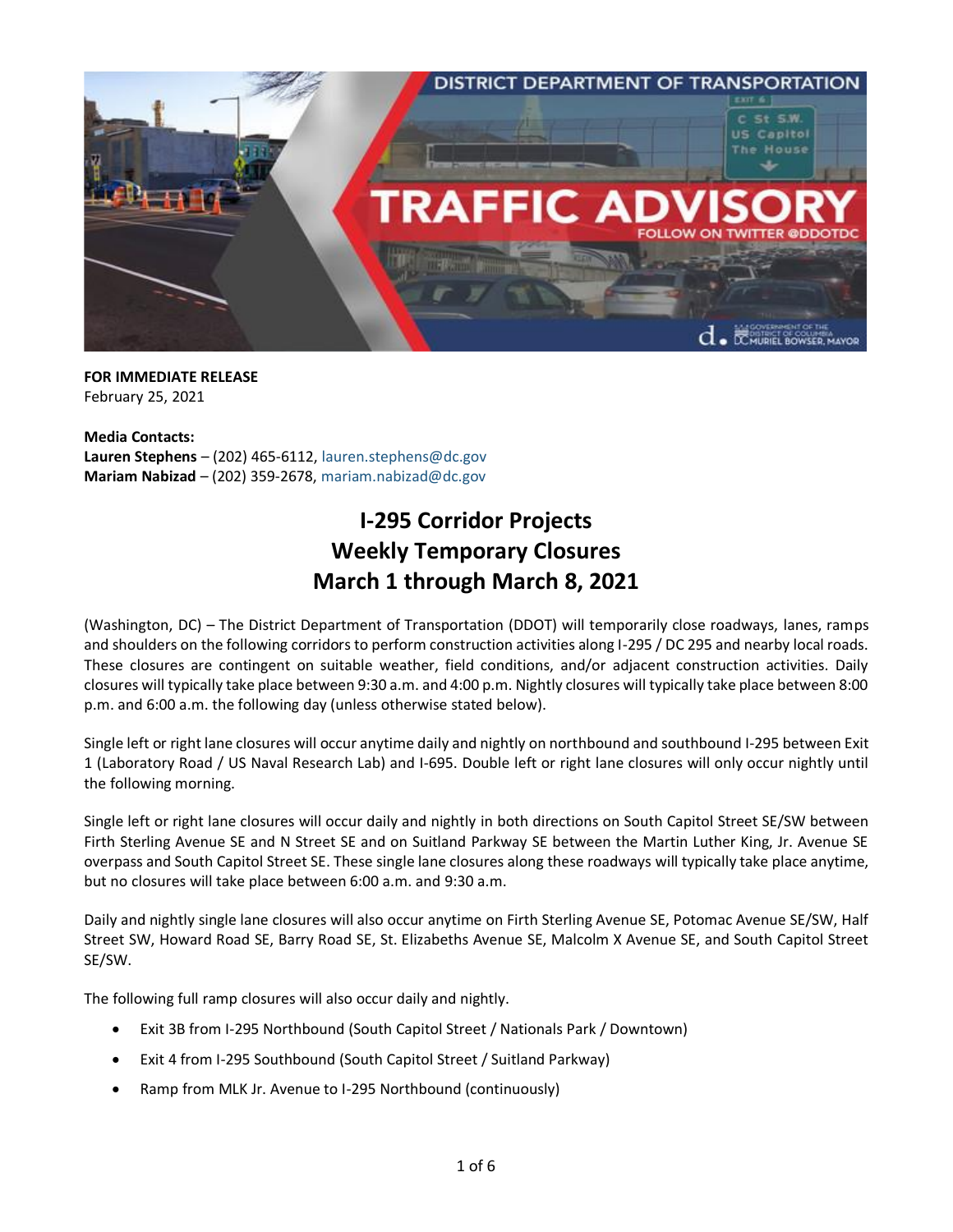Weeknight full closures will occur on Howard Road SE between the WMATA Parking garage and Firth Sterling Avenue SE. The nightly full closure of Howard Road SE will continue during the weekend starting at 8:00 p.m. Friday night, March 5 and ending by 5:00 a.m. Monday morning, March 8, 2021.

On Wednesday, March 3, 2021, this segment of Howard Road will also be closed in the westbound direction only between 10:00 a.m. and 5:00 p.m. For these closures, pedestrian and cyclist access to Anacostia Metrorail Station remains unchanged. However, pedestrians and cyclists are advised to stay alert and follow signage when traveling through this area as well as the surrounding construction areas.



Daytime Westbound Howard Road SE Closure & Detour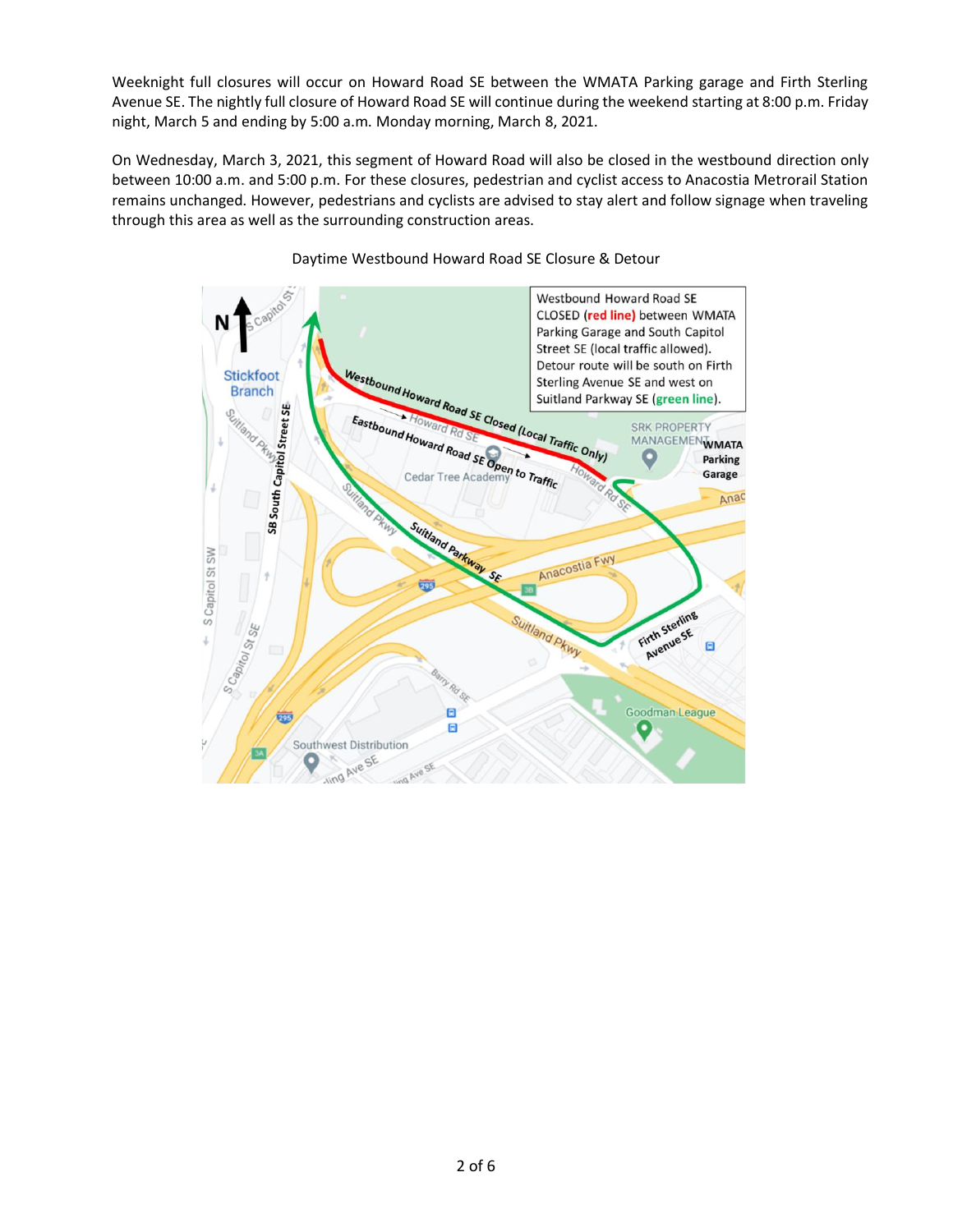Firth Sterling Avenue SE between South Capitol Street SE and St. Elizabeths Avenue SE will be closed nightly between Monday, March 1 and Friday March 5, 2021. During the weekend, this segment of the roadway will also be closed from 8:00 p.m. on Friday, March 5 to 5:00 a.m. on Monday morning, March 8, 2021 as shown in the graphic. A marked detour will be in place during these closures.



Firth Sterling Avenue SE Closure & Detour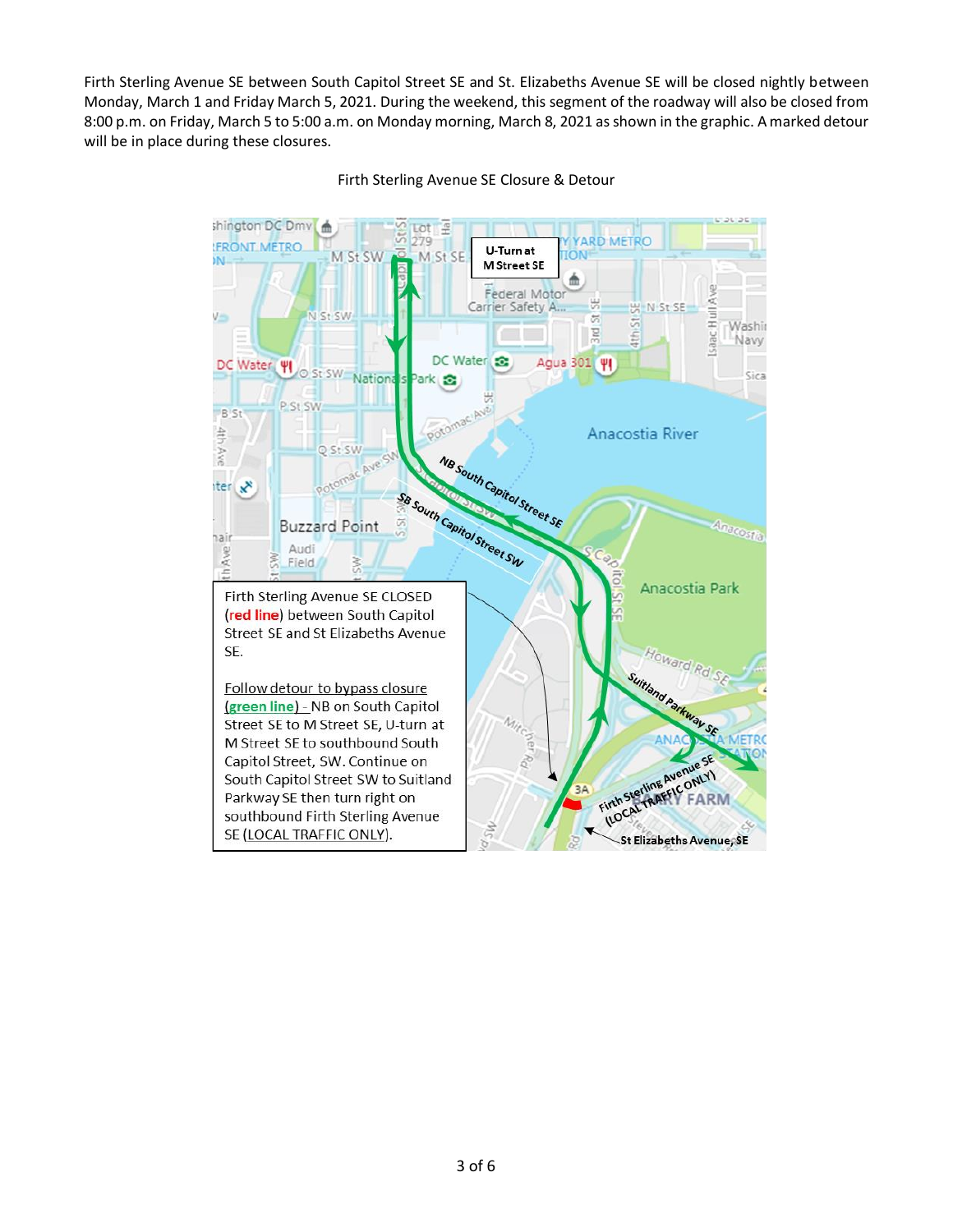Northbound South Capitol Street SE between Firth Sterling Avenue SE and Suitland Parkway SE will be closed on Wednesday, March 3, 2021 from 10:00 a.m. to 5:00 p.m., as shown in the graphic. A marked detour will be in place during these closures.



## South Capitol Street SE Closure & Detour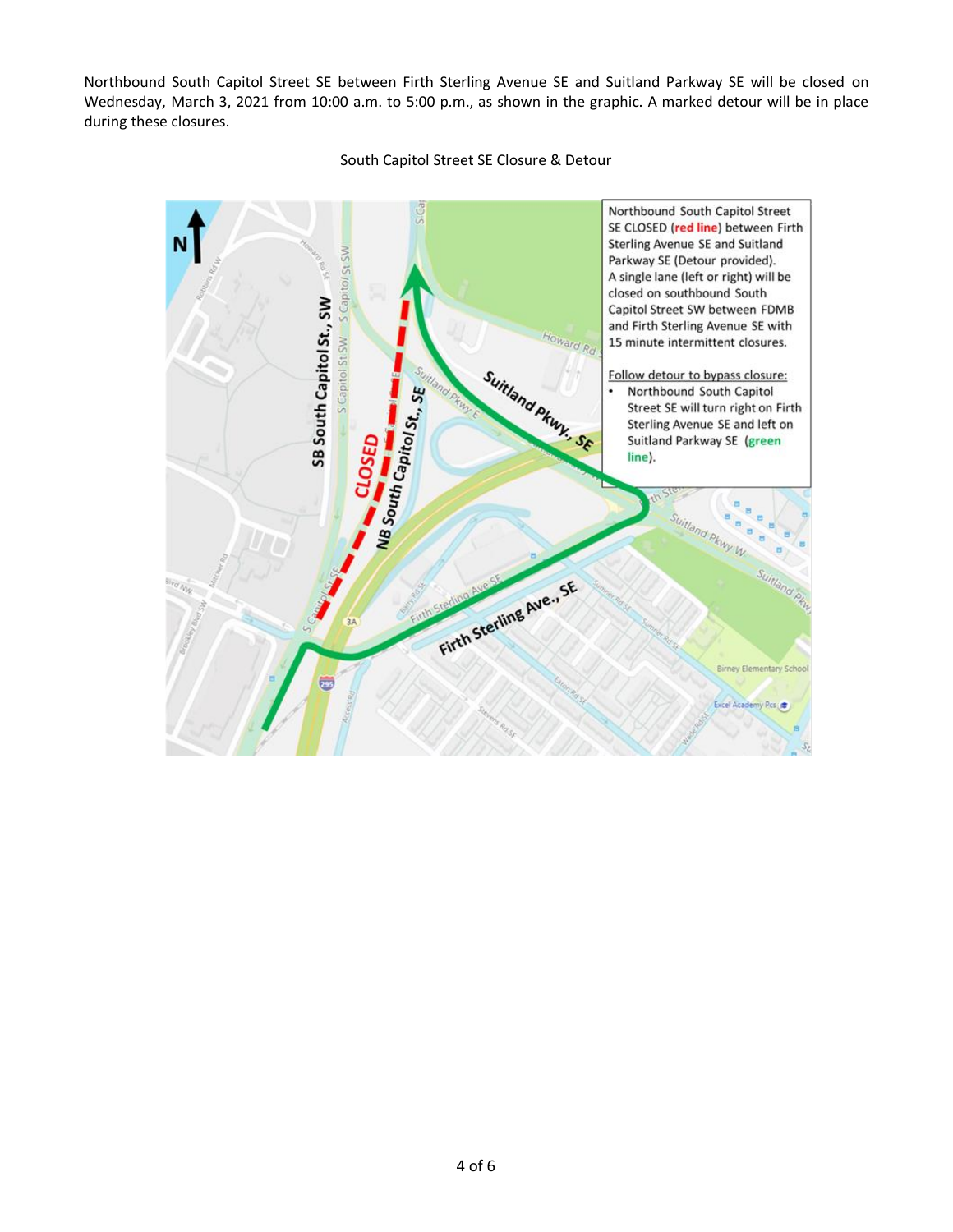Northbound South Capitol Street SE between Potomac Avenue SE and P Street SE will be closed on both Saturday, March 6 and Sunday, March 7 from 5:00 a.m. to 8:00 p.m. as shown in the graphic. A marked detour will be in place during this closure.



NB South Capitol Street SE Closure & Detour at Potomac Avenue SE